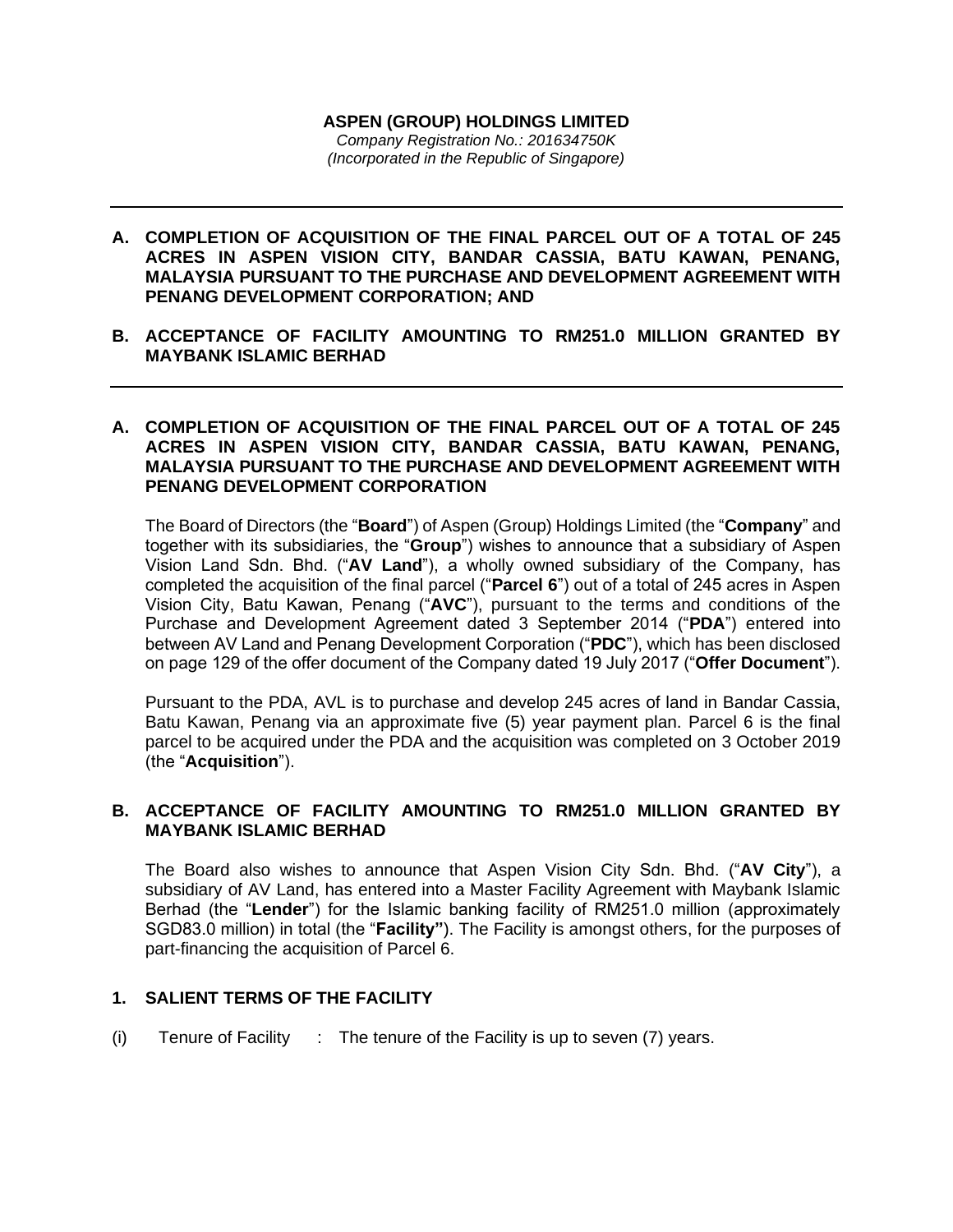| (ii)  | Purpose           | : (a)      | To part-finance the last payment to PDC for the purchase of<br>the last parcel i.e. Parcel 6 in AVC pursuant to the terms and<br>conditions of the PDA;                                                                                                                                                                                                                                                               |
|-------|-------------------|------------|-----------------------------------------------------------------------------------------------------------------------------------------------------------------------------------------------------------------------------------------------------------------------------------------------------------------------------------------------------------------------------------------------------------------------|
|       |                   | (b)        | To part-finance the preliminary and construction cost for AV<br>City's residential development known as Vivo to be<br>developed on Plot 21 at AVC;                                                                                                                                                                                                                                                                    |
|       |                   | (c)        | For working capital requirements to mobilise future<br>development projects at AVC;                                                                                                                                                                                                                                                                                                                                   |
|       |                   | (d)        | For issuance of financial guarantees related to future<br>development projects at AVC                                                                                                                                                                                                                                                                                                                                 |
| (iii) | <b>Securities</b> |            | The securities to be provided for the Facility are, <i>inter alia</i> , as                                                                                                                                                                                                                                                                                                                                            |
|       |                   |            | follows: -                                                                                                                                                                                                                                                                                                                                                                                                            |
|       |                   |            | (a) A first party registered charge to be created over Plot 5, 6,<br>14A, 15A, 16, 17B, 19, 20B, 21, 23B and 26B all in Mukim<br>13, Daerah Seberang Perai Selatan, Negeri Pulau Pinang<br>(collectively the " <b>Properties</b> ") and pending the issuance of<br>the issue document of title, a Deed of Assignment of the<br>rights and interests in the Purchase and Development<br>Agreement over the Properties; |
|       |                   | (b)<br>(c) | Corporate guarantees by Aspen Vision All Sdn. Bhd.; and<br>Corporate guarantees by the Company.                                                                                                                                                                                                                                                                                                                       |
| (iv)  | Payment           |            | The Facility is to be repaid via a combination of: -                                                                                                                                                                                                                                                                                                                                                                  |
|       |                   | (a)        | Monthly principal payments and the Lender's profit is to be<br>serviced monthly in arrears; and                                                                                                                                                                                                                                                                                                                       |
|       |                   | (b)        | Redemption via development projects undertaken on the<br>Properties.                                                                                                                                                                                                                                                                                                                                                  |

# **2. RATIONALE AND USE OF PROCEEDS**

The Board is of the view that it is in the best interest of the Company to accept the Facility for the purposes of facilitating AV Land in meeting its purchase obligations pursuant to the terms and conditions of the PDA. Parcel 6 is intended to be developed as part of the mixed development in AVC, the details of which have been disclosed on pages 127 to 130 of the Offer Document.

The Facility will also assist AV City to kick start its residential project known as Vivo which is to be developed on Plot 21. Vivo which was launched on 20 April 2019 received an overwhelming response for bookings and construction is expected to commence in Q1 2020.

The offer of the Facility from the Lender reflects the confidence of the financial institution on the Group's financial position and future strategic direction.

# **3. FINANCIAL EFFECTS**

The Facility and Acquisition are not expected to have any material effect on the Group's consolidated earnings and net tangible assets per share for the financial year ending 31 December 2019.